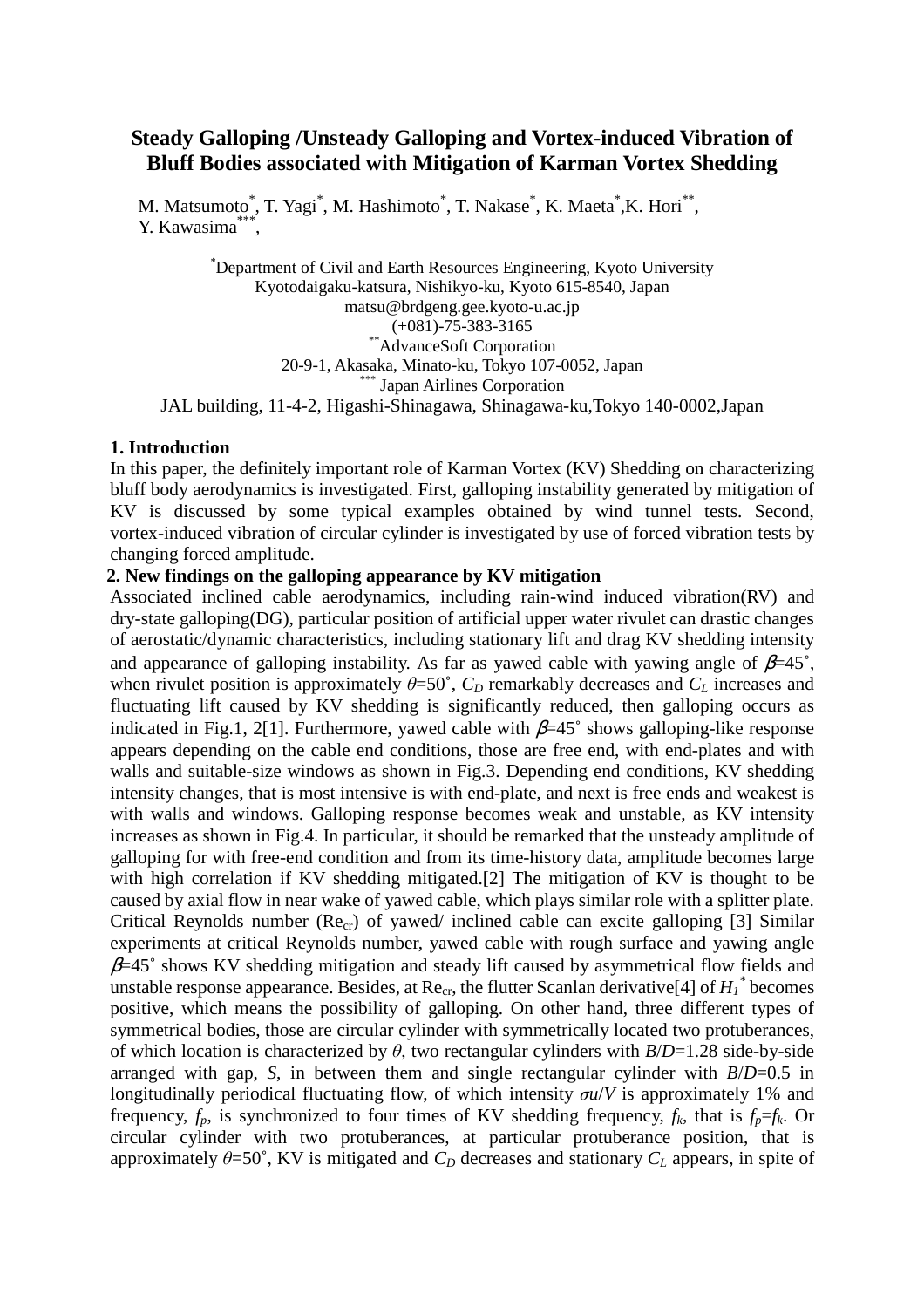symmetrical body, and divergent-type galloping occurs as shown in Fig.5. For two rectangular cylinders, smaller gap *S*/*D* than the critical gap ratio of *S*/*D*=1.0 KV is mitigated and *CL* appears as shown in Fig.6. Theses drastic characteristics can be obtained as almost same results by LES analysis and in this analysis clearly shows the asymmetrical flow field. However, in this case of *S*/*D*<1 though, KV is mitigated because of gap-flow, galloping does not appears since intensive skewed separated gap-flow reattaches on side surface. For single rectangular cylinder in fluctuating flow, during symmetrical synchronized vortex shedding, KV is mitigated, then cross flow tends to appear on the other hand, during KV shedding, this response tend to decreases.



;Drag force coefficient, □;Lift force coefficient, ▲;Fluctuating lift force





Fig.2 Relationship between galloping and Karman vortex( $\beta=0^{\circ}$ , without wall)



-4

amplitude diagrams  $(\theta=50^{\circ})$  of circular cylinder with symmetric protuberances in various positions. (in smooth flow)

 : Amplitude of cross-flow response ( *f*0 B.P.F.) Fig.4 Time history of fluctuating velocity and amplitude(β=45°, *U*=4.0m/s,

: R.M.S. (5 [sec.]) of fluctuating wind velocity ( *f*k B.P.F.)

-0.1

0 20 40 60 80 100

Time [s]

*D*=54mm, Sc=1.22, in smooth flow, 200mm window)[2]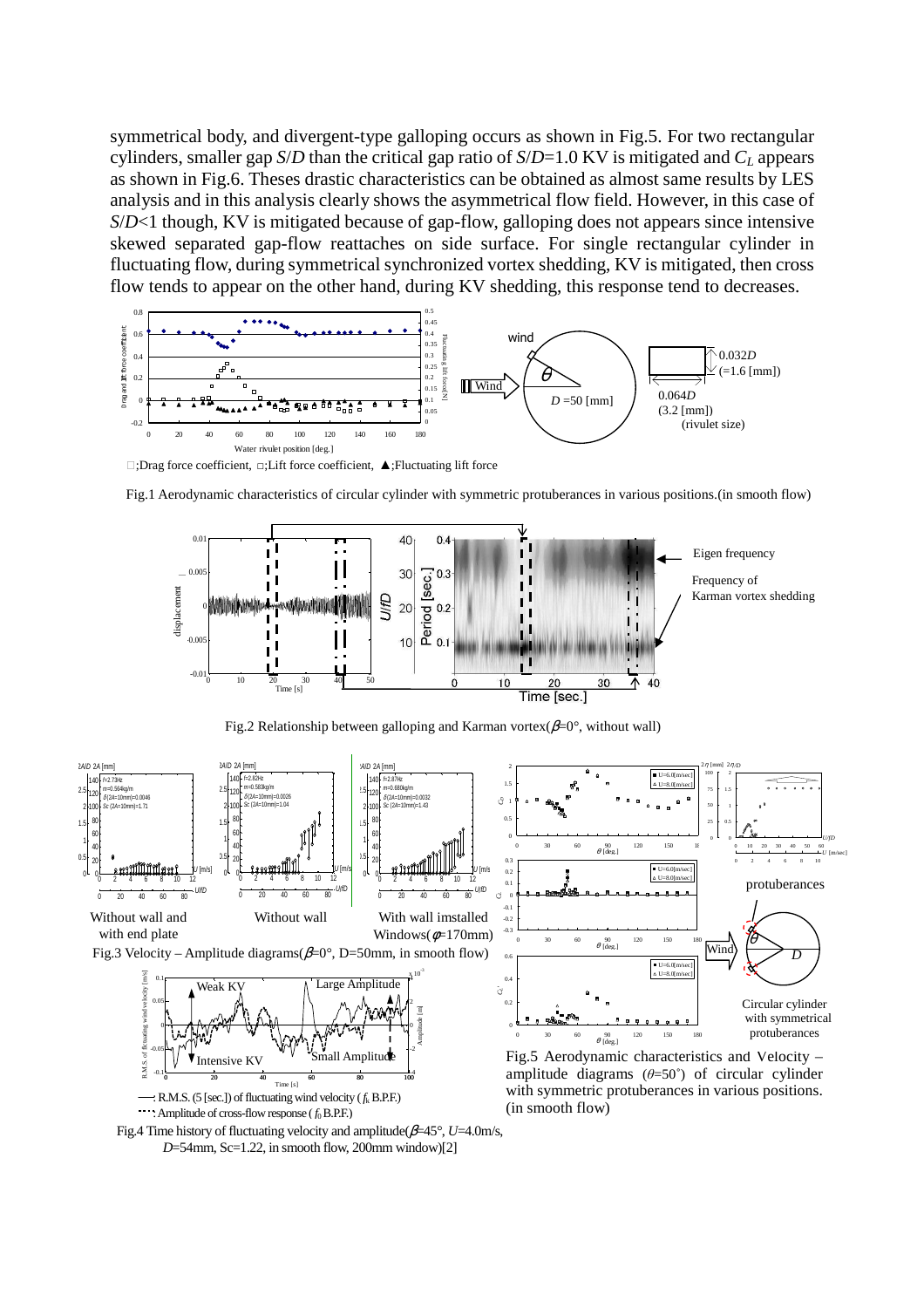

Fig.6 CL (lift coefficient), CL' (fluctuating lift coefficient)– *S/D* diagrams for side-by-side arranged two rectangular cylinders

#### **3. Effect on Cross-flow response of circular cylinder by KV mitigation**

Cross-flow response of circular cylinder complicated changes depending on KV mitigation level. KV control was carried out by use of perforated splitter plate in wake of circular cylinder.

KV shedding significantly mitigated by perforated splitter plate with perforation ratio (P.R.) of 80 % or 90%. Less than P.R=60 or 70 %, KV shedding can be mitigated by almost around 10 % in comparison with no splitter plate(P.R.=0%). Increasing P.R., KV shedding can be more mitigated. In corresponding mitigation level of KV shedding, cross flow response complicatedly changes as shown in Fig.7. It should be noted that the maximum amplitude of vortex-induced vibration at near resonant reduced velocity gradually increase in increasing P.R. up to 50 %, in another words, in more mitigation of KV shedding to around 10% -mitigation. This mechanism is described later at the section of vortex-induced vibration of circular cylinder in relation to KV. At less P.R. than 50%, this vortex-induced vibration tends to be included in divergent –type galloping at high reduced velocity range At less than P.R. of 70 %, cross-flow response starts to be generated at high reduced velocity range. This simple experiment implies that KV mitigation can Fig.7 Velocity – Amplitude give remarkable effect on cross flow response. The mechanism of appearance of galloping, if KV is mitigated, just identify with the Nakamura'study [5] in which the galloping mechanism is caused by the mitigation/interruption of two separated shear layers.



### **4. Quasi-steady/divergent-type galloping and unsteady galloping**

It has been well known that KV shedding from stationary body is not stationary, it means the intensity varies in time domain. Therefore, it is natural to suppose KV intensity is not stationary under suitably mitigated state. Depending on the change of KV intensity, amplitude of cross-flow response also varies. The cross-flow response with unsteady amplitude is called as unsteady galloping. On the other hand, if KV is completely and in stationary suppressed, stable galloping with stable amplitude or divergent-type galloping could occur.

## **5. Vortex-induced vibration characteristics of circular cylinder**

Circular cylinder model has 50[mm] diameter and .1000[mm] length and with smooth surface. All tests were carried out in smooth flow. The comparison of *Ur*- *A* diagram obtained from forced vibration test and free-vibration test [6] is indicated in Fig.8. As shown, both response characteristics show fairly good agreement except for overshooting response reported by Laneville at reduced velocity of around *U*/*f*<sub>0</sub>*D*=3.77-8.16. Furthermore, Fig.9 indicates the unsteady lift component filtered by characteristic of frequency band  $f_k \pm 0.2$  [Hz]( $f_k$ : frequency of Karman vortex shedding) including Karman vortex (KV) shedding frequency. As shown, significant amplified zones with existence of KV appears at around  $((2\eta/D<0.1, Ur=5.1))$ ,